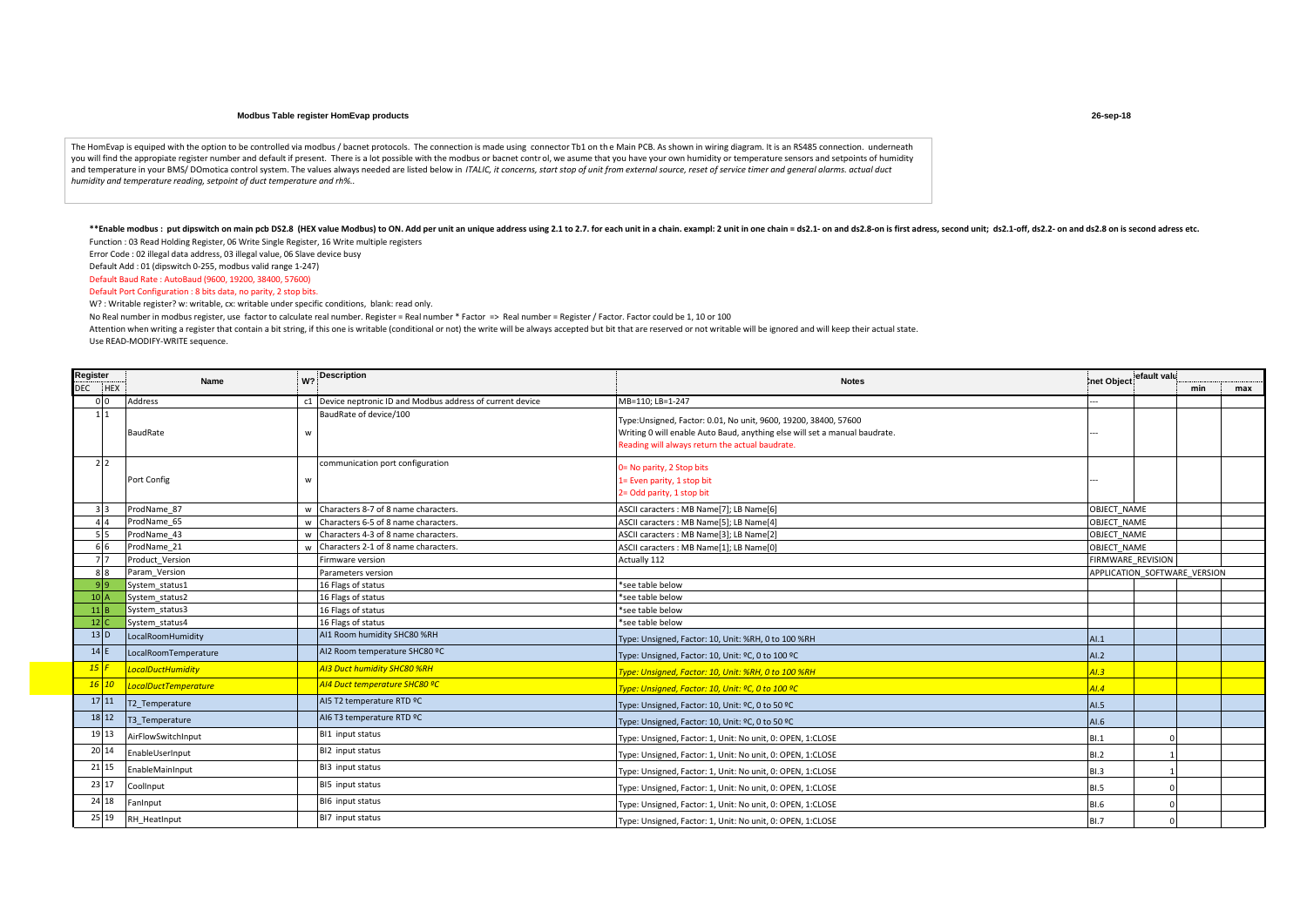| 26 1A            | FanOutput                  |              | Fan Output status                                                                                 | Type: Unsigned, Factor: 10, Unit: %, 0 to 100%                                                  | AO.1  |       |                |       |
|------------------|----------------------------|--------------|---------------------------------------------------------------------------------------------------|-------------------------------------------------------------------------------------------------|-------|-------|----------------|-------|
| 27 1B            | SSROutput                  |              | <b>SSR Pulsing output status</b>                                                                  | Type: Unsigned, Factor: 10, Unit: %, 0 to 100%                                                  | AO.2  |       |                |       |
| 28 1C            | TPM Valve1                 |              | Valve 1 TPM output status                                                                         | Type: Unsigned, Factor: 10, Unit: %, 0 to 100%                                                  | AO.3  |       |                |       |
| 29 1D            | TPM Valve2                 |              | Valve 2 TPM output status                                                                         | Type: Unsigned, Factor: 10, Unit: %, 0 to 100%                                                  | AO.4  |       |                |       |
| 30 1E            | Cfg_RoomTempSP_Min         |              | Minimum room temperature setpoint                                                                 | Type: Unsigned, Factor: 10, Unit: ºC, 7 to Cfg RoomTempSP Max (Reg#31)                          | AV.1  | 10    |                | 45    |
| $31$ $1F$        | Cfg RoomTempSP Max         |              | Maximum room temperture setpoint                                                                  | Type: Unsigned, Factor: 10, Unit: ºC, Cfg RoomTempSP Min (Reg#30) to 40ºC                       | AV.2  | 45    | 10             | 50    |
| 35 23            | HeatingDemand              |              | <b>Heating PID</b>                                                                                | Type: Unsigned, Factor: 10, Unit: %, 0 to 100%                                                  | AV.9  |       |                | 100   |
| 39 27            | IndCoolDemand              |              | Indirect cooling PID                                                                              | Type: Unsigned, Factor: 10, Unit: %, 0 to 100%                                                  | AV.14 |       |                | 100   |
| 43 2B            | DirCoolDemand              |              | Direct cooling PID                                                                                | Type: Unsigned, Factor: 10, Unit: %, 0 to 100%                                                  | AV.19 |       |                | 100   |
| 44 2C            | RoomTempSetPoint           |              | Room temperature setpoint                                                                         | Type: Signed, Factor: 10, Unit: ºC, Cfg RoomTempSP Min (Reg#30) to Cfg RoomTempSP Max (Reg#31)  | AV.20 | 19    |                | 45    |
| $45$ 2D          | <b>DuctTempSetPoint</b>    |              | w Duct temperature setpoint                                                                       | <mark>Type: Signed, Factor: 10, Unit: ºC, 0 to 30 ºC</mark>                                     | 4V.21 |       |                | 50    |
| 46 2E            | Cfg OEM TempLow            | w            | Low temperature for OEM sequence                                                                  | Type: Signed, Factor: 10, Unit: ºC, 0 to Cfg OEM TempMedium                                     | AV.23 | 12    |                | 49    |
| 47 2F            | Cfg OEM TempMedium         | w            | Medium temperature for OEM sequence                                                               | Type: Signed, Factor: 10, Unit: ºC, Cfg OEM TempLow to Cfg OEM TempHigh                         | AV.24 | 49    | 12             | 50    |
| 48 30            | Cfg OEM TempHigh           |              | High temperature for OEM sequence                                                                 | Type: Signed, Factor: 10, Unit: ºC, Cfg OEM TempMedium to 50 ºC                                 | AV.25 | 49    | 49             | 50    |
| 49 31            | Cfg RoomHumSP Min          |              | Minimum room humidity setpoint                                                                    | Type: Unsigned, Factor: 10, Unit: %RH, 10%RH to Cfg RoomHumSP Max (Reg#47)                      | AV.30 | 25    |                | 85    |
| 50 32            | Cfg RoomHumSP Max          |              | Maximum room humidity setpoint                                                                    | Type: Unsigned, Factor: 10, Unit: %RH, Cfg RoomHumSP Min (Reg#46) to 90%RH                      | AV.31 | 85    |                | 90    |
| 54 36            | RoomHumidifSetPoint        |              | Room humidity setpoint                                                                            | Type: Unsigned, Factor: 10, Unit: %RH, Cfg RoomHumSP Min (Reg#46) to Cfg RoomHumSP Max (Reg#47) | AV.38 | 45,0  | 5,0            | 90,0  |
| $55$ 37          | DuctHumidifSetPoint        |              | <b>Duct humidity setpoint</b>                                                                     | Type: Unsigned, Factor: 10, Unit: %RH 5 to 90%RH                                                | 1V.39 | 78    | 0,0            | 90,0  |
| 56 38            | HumidifDemand              |              | Humidity PID                                                                                      | Type: Unsigned, Factor: 10, Unit: %, 0 to 100%                                                  | AV.40 |       | 0,0            | 100,0 |
| 62 3E            | Valve1CycleCount           |              | Valve 1 cycle count                                                                               | Type: Unsigned, Factor: 1, Unit: No unit, 0 to 4294967295                                       | AV.53 |       |                | 65535 |
| 66 42            | Valve2CycleCount           |              | Valve 2 cycle count                                                                               | Type: Unsigned, Factor: 1, Unit: No unit, 0 to 4294967295                                       | AV.57 |       |                | 65535 |
| $67$ 43          | <b>Cfg ServiceInterval</b> |              | Valve service cycle count maximum                                                                 | Type: Unsigned, Factor: 1, Unit: No unit, 5000 to 30000                                         | AV.58 | 15000 | $\overline{0}$ | 65535 |
|                  | Al DuctRhLimit             |              | Rh limit condition for no water alarm in direct cooling mode                                      | Type: Unsigned, Factor: 10, Unit: %RH, 40%RH to 95 %RH                                          | AV.89 | 85    | 30             | 95    |
| 81 51            | Al RhThreshold             | $\mathsf{w}$ | Rh Threshold for no water alarm                                                                   | Type: Unsigned, Factor: 10, Unit: %RH, 20 to 70 %RH                                             | AV.98 | 50,0  | 0,0            | 90,0  |
| 83 53            | System command             |              | 16 flags of commands                                                                              | *see table below                                                                                |       |       |                |       |
| 84 54            | System Option1             |              | 16 Flags of options                                                                               | *see table below                                                                                |       |       |                |       |
| 85 55            | <b>System Option2</b>      |              | 16 Flags of options                                                                               | *see table below                                                                                |       |       |                |       |
| 86 56            | System Option3             |              | 16 Flags of options                                                                               | *see table below                                                                                |       |       |                |       |
| 87 57            | System Option4             |              | 16 Flags of options                                                                               | *see table below                                                                                |       |       |                |       |
| 88 58            | <b>SystemMode</b>          |              | Control System mode                                                                               | Type: Unsigned, Factor: 1, Unit: No unit, 1: Auto, 2: Hum, 3: Cool, 4: Off                      | MSV.5 |       |                |       |
| 111 6F<br>116 74 | T2CoolingSetPoint          |              | w   T2 Cooling setpoint<br>external demand 0-10v., if ai7 input is active 1-3= 30%, 3-6 = 60%. 6- | Type: Signed, Factor: 10, Unit: ºC, 5 to 30 ºC (available in version 1.12 and above)            | AV.22 | 14    |                | 30    |
|                  | <b>External Demand</b>     |              | 10v=100% Voor av9 and av40, av19.                                                                 | Type: Unsigned Factor: 10 Unit: % Range: 0.0-100.0                                              | AI.7  |       |                |       |
| 117 75           | Reserved                   |              |                                                                                                   |                                                                                                 | AI.8  |       |                |       |
|                  |                            |              |                                                                                                   |                                                                                                 |       |       |                |       |
|                  |                            |              |                                                                                                   |                                                                                                 |       |       |                |       |

| Register<br><b>DEC</b> | <b>HEY</b> | Name           | <b>Description</b> | <b>Notes</b>  | net Object |
|------------------------|------------|----------------|--------------------|---------------|------------|
|                        | 9۱۹        | System_status1 | b0 Reserved<br>.   | Reserved      |            |
|                        |            |                | b1 Reserved        | Reserved      |            |
|                        |            |                | b2 Reserved        | Reserved      |            |
|                        |            |                | b3 Reserved<br>.   | Reserved      |            |
|                        |            |                | b4 Reserved        | Reserved<br>  |            |
|                        |            |                | b5 Reserved        | Reserved      |            |
|                        |            |                | b6 Reserved        | Reserved      |            |
|                        |            |                | b7 Reserved<br>.   | Reserved<br>. |            |
|                        |            |                | b8 Reserved        | Reserved      |            |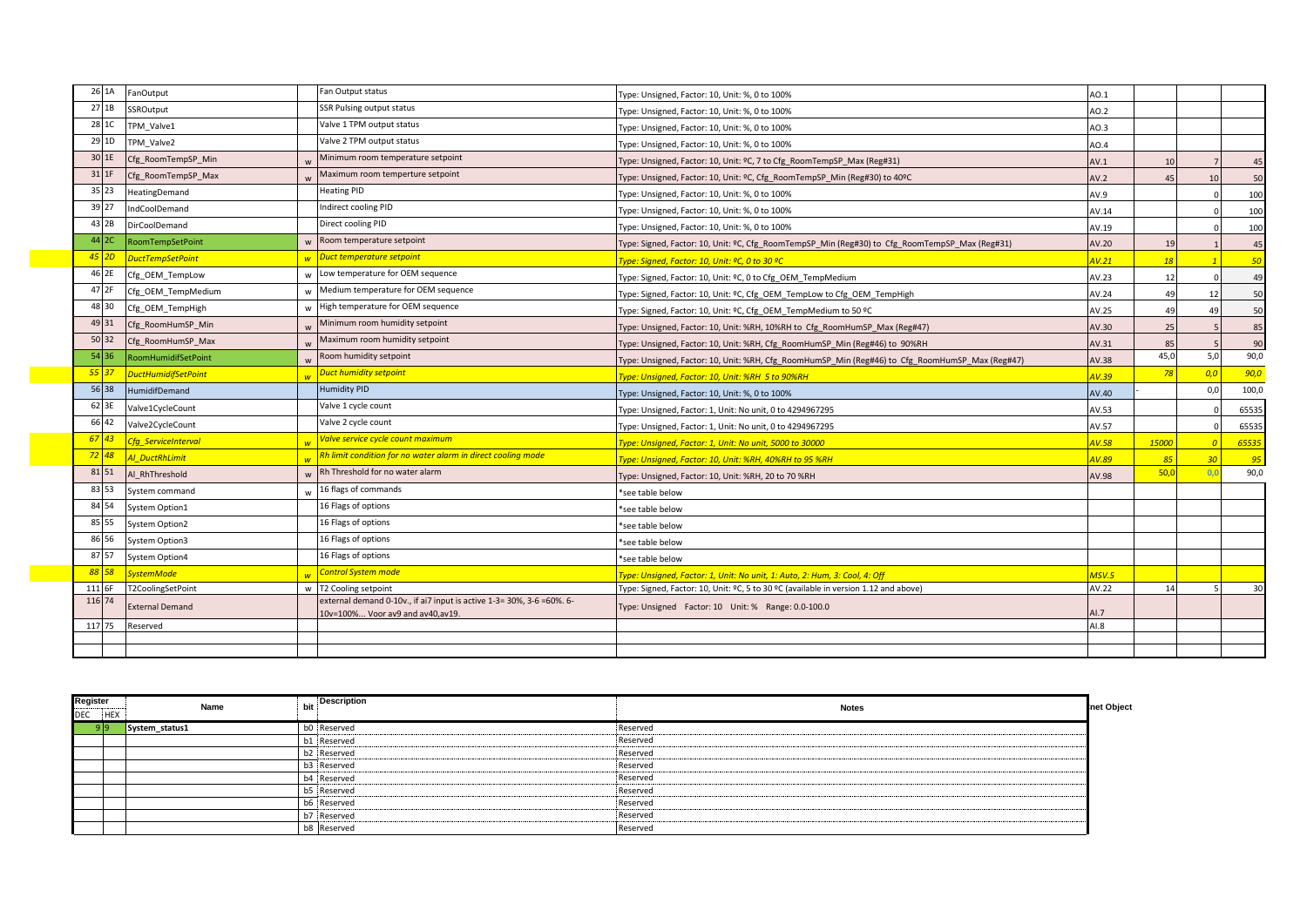|                     |                     |     | b9 Reserved                            | Reserved                                                        |              |
|---------------------|---------------------|-----|----------------------------------------|-----------------------------------------------------------------|--------------|
|                     |                     |     | b10 System OFF                         | 0: On, 1: OFF                                                   |              |
|                     |                     |     | b11 Reserved                           |                                                                 |              |
|                     |                     |     |                                        | Reserved                                                        |              |
|                     |                     |     | b12 Reserved                           | Reserved                                                        |              |
|                     |                     |     | b13 Reserved                           | Reserved                                                        |              |
|                     |                     |     | b14 NO T3 SENSOR                       | 0: T3 sensor connected, 1: T3 sensor disconnected               |              |
|                     |                     |     | b15 Duct Sensor status                 | 0: Duct sensor connected, 1: Duct sensor disconnected           | <b>BV.28</b> |
| Register<br>DEC HEX | Name                | bit | <b>Description</b>                     | <b>Notes</b>                                                    | net Object   |
|                     | 10 A System_status2 |     | b0 RH sensor Option                    | 0: Duct Sensor, 1: Room Sensor                                  | BV.1         |
|                     |                     |     | b1 Temperature sensor Option           | 0: Duct Sensor, 1: Room Sensor                                  | BV.2         |
|                     |                     |     | b2 Heater Option                       | 0: Disable, 1: Enable                                           | BV.3         |
|                     |                     |     | b3 Fan Option                          | 0: Disable, 1: Enable                                           | BV.4         |
|                     |                     |     | b4 OEM Option                          | 0: Disable, 1: Enable                                           | BV.5         |
|                     |                     |     | b5 Input Option                        | 0: Disable, 1: Enable                                           | BV.6         |
|                     |                     |     | b6 NO T2 SENSOR                        | 0: T2 Heater sensor connected, 1: T2 Heater sensor disconnected |              |
|                     |                     |     | b7 NO ROOM SENSOR                      |                                                                 |              |
|                     |                     |     |                                        | 0: T8 Room sensor connected, 1: T8 Room sensor disconnected     |              |
|                     |                     |     | b8 Enable User                         | 0: Disable, 1: Enable                                           | BV.20        |
|                     |                     |     | b9 Enable Main                         | 0: Disable, 1: Enable                                           | BV.21        |
|                     |                     |     | b10 Alarm Drain Blocked                | 0: Normal, 1: Alarm                                             | <b>BV.22</b> |
|                     |                     |     | b11 Alarm Airflow Switch               | 0: Normal, 1: Alarm                                             | <b>BV.23</b> |
|                     |                     |     | b12 Alarm No Airflow                   | 0: Normal, 1: Alarm                                             | <b>BV.24</b> |
|                     |                     |     | b13 Alarm No Water                     | 0: Normal, 1: Alarm                                             | <b>BV.25</b> |
|                     |                     |     | b14 Alarm Heater Default               | 0: Normal, 1: Alarm                                             | BV.26        |
|                     |                     |     | b15 Service alarm                      | 0: Normal, 1: Alarm                                             | <b>BV.27</b> |
| Register            |                     |     | <b>Description</b>                     |                                                                 |              |
| DEC HEX             | Name                | bit |                                        | <b>Notes</b>                                                    | net Object   |
| 11 B                | System_status3      |     | b0 ss2 EXT DEMAND                      | 0: Disable, 1: Enable                                           | BV.7         |
|                     |                     |     | b1 ss2 ROOM SENSOR DETECTED            | 0: Disable, 1: Enable                                           |              |
|                     |                     |     | b2 ss2 DUCT_SENSOR_DETECTED            | 0: Disable, 1: Enable                                           |              |
|                     |                     |     | b3 ss2_T2_SENSOR_DETECTED              | 0: Disable, 1: Enable                                           |              |
|                     |                     |     | b4 Reserved                            | Reserved                                                        |              |
|                     |                     |     | b5 Wireless device communication error | 0: Normal, 1: Alarm                                             | BV.101       |
|                     |                     |     | b6 Reserved                            | Reserved                                                        |              |
|                     |                     |     | b7 Reserved                            | Reserved                                                        |              |
|                     |                     |     | b8 Reserved                            | Reserved                                                        |              |
|                     |                     |     | b9 Reserved                            | Reserved                                                        |              |
|                     |                     |     | b10 ss2_AL_NO_AIR                      | 0: Normal, 1: Alarm                                             | BV.32        |
|                     |                     |     | b11 ss2 AL NOCOOL                      | 0: Normal, 1: Alarm                                             | BV.31        |
|                     |                     |     | b12 ss2 AL OUTDEF                      | 0: Normal, 1: Alarm                                             | BV.33        |
|                     |                     |     |                                        |                                                                 | BV.34        |
|                     |                     |     | b13 ss2_AL_RETDEF                      | 0: Normal, 1: Alarm                                             |              |
|                     |                     |     | b14 ss2 AL T2DEF                       | 0: Normal, 1: Alarm                                             | BV.35        |
|                     |                     |     | b15 ss2 AL SUPPLYDEF                   | 0: Normal, 1: Alarm                                             | <b>BV.28</b> |
| Register<br>DEC HEX | Name                | bit | <b>Description</b>                     | <b>Notes</b>                                                    | net Object   |
|                     | 12 C System_status4 |     | b0 Reserved                            | Reserved                                                        |              |
|                     |                     |     | b1 Reserved                            | Reserved                                                        |              |
|                     |                     |     |                                        |                                                                 |              |
|                     |                     |     | b2 Reserved<br>b3 Reserved             | Reserved                                                        |              |
|                     |                     |     |                                        | Reserved                                                        |              |
|                     |                     |     | b4 Reserved                            | Reserved                                                        |              |
|                     |                     |     | b5 Reserved                            | Reserved                                                        |              |
|                     |                     |     | b6 Reserved                            | Reserved                                                        |              |
|                     |                     |     | b7 Reserved                            | Reserved                                                        |              |
|                     |                     |     | b8 Reserved                            | Reserved                                                        |              |
|                     |                     |     | b9 Reserved                            | Reserved                                                        |              |
|                     |                     |     | b10 Reserved                           | Reserved                                                        |              |
|                     |                     |     | b11 Reserved                           | Reserved                                                        |              |
|                     |                     |     | b12 Reserved                           | Reserved                                                        |              |
|                     |                     |     | b13 Reserved                           | Reserved                                                        |              |
|                     |                     |     |                                        |                                                                 |              |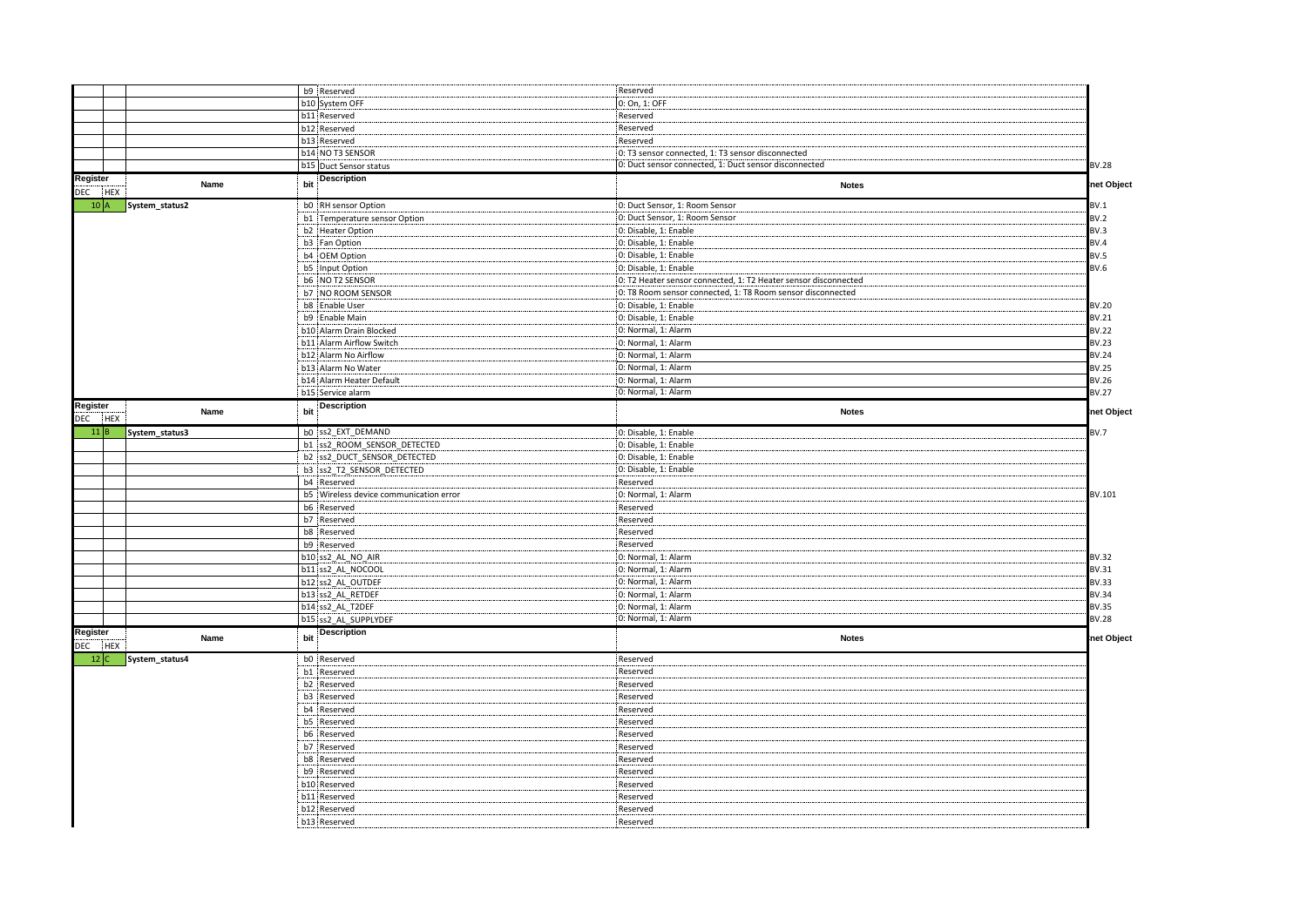| 14 Reserve<br>-------- | Reserved |
|------------------------|----------|
| DIS Reserver           | Reserved |

| Register<br>Name<br><b>DEC</b><br><b>HEX</b> | bit Description                              | <b>Notes</b>                  | net Object |
|----------------------------------------------|----------------------------------------------|-------------------------------|------------|
| 83 53<br>System command                      | b0 Reserved                                  | Reserved<br>                  |            |
|                                              | b1 Clear Service Alarm                       | 0: No, 1: Yes                 | BV.29      |
|                                              | b2 Clear System Alarm                        | 0: No, 1: Yes                 | BV.30      |
|                                              | b3 Reserved<br>-------                       | Reserved<br>-----------       |            |
|                                              | b4 Reserved<br>                              | Reserved                      |            |
|                                              | b5 Reserved<br>--------------------          | Reserved<br>.<br>.            |            |
|                                              | b6 Reserved<br>                              | Reserved                      |            |
|                                              | b7 Reserved<br>-------                       | Reserved                      |            |
|                                              | b8 Reserved<br>---------------------         | Reserved                      |            |
|                                              | b9 Reserved<br>-------                       | Reserved                      |            |
|                                              | b10 Reserved                                 | Reserved<br>                  |            |
|                                              | b11 Reserved                                 | Reserved                      |            |
|                                              | b12 Reserved<br>-------------------------    | Reserved<br>.                 |            |
|                                              | b13 Reserved<br>---------------------------- | Reserved<br>-------------<br> |            |
|                                              | b14 Reserved<br>-------                      | Reserved                      |            |
|                                              | b15 Reserved                                 | Reserved                      |            |

| Register<br>DEC HEX | Name                 | bit | Description                     | <b>Notes</b>           | net Object |
|---------------------|----------------------|-----|---------------------------------|------------------------|------------|
|                     | 84 54 System Option1 |     | b0 Reserved                     | Reserved               |            |
|                     |                      |     | b1 Reserved                     | Reserved               |            |
|                     |                      |     | b2 Reserved                     | Reserved               |            |
|                     |                      |     | b3 Reserved                     | Reserved               |            |
|                     |                      |     | b4 Reserved                     | Reserved               |            |
|                     |                      |     | b5 Reserved                     | Reserved               |            |
|                     |                      |     | b6 Reserved                     | Reserved               |            |
|                     |                      |     | b7 Reserved                     | Reserved               |            |
|                     |                      |     | b8 Reserved                     | Reserved               |            |
|                     |                      |     | b9 Reserved                     | Reserved               |            |
|                     |                      |     | b10 Reserved                    | Reserved               |            |
|                     |                      |     | b11 Reserved                    | Reserved               |            |
|                     |                      |     | b12 Reserved                    | Reserved               |            |
|                     |                      |     | b13 Reserved                    | Reserved               |            |
|                     |                      |     | b14 Reserved                    | Reserved               |            |
|                     |                      |     | b15 Reserved                    | Reserved               |            |
| Register<br>DEC HEX | Name                 | bit | <b>Description</b>              | <b>Notes</b>           | net Object |
| 85 55               | System Option2       |     | b0 Reserved                     | Reserved               |            |
|                     |                      |     | b1 Reserved                     | Reserved               |            |
|                     |                      |     | b2 so AUTOBAUD MODE             | 0: Disabled 1: Enabled |            |
|                     |                      |     | b3 Reserved                     | Reserved               |            |
|                     |                      |     | b4 Reserved                     | Reserved               |            |
|                     |                      |     | b5 Reserved                     | Reserved               |            |
|                     |                      |     | b6 Reserved                     | Reserved               |            |
|                     |                      |     | b7 Reserved                     | Reserved               |            |
|                     |                      |     | b8 Reserved                     | Reserved               |            |
|                     |                      |     | b9 Reserved                     | Reserved               |            |
|                     |                      |     | b10 Reserved                    | Reserved               |            |
|                     |                      |     | b11 Reserved                    | Reserved               |            |
|                     |                      |     | b12 Reserved                    | Reserved               |            |
|                     |                      |     | b13 Reserved                    | Reserved               |            |
|                     |                      |     |                                 |                        |            |
|                     |                      |     | b14 Reserved                    | Reserved               |            |
|                     |                      |     | b15 Reserved<br>hit Description | Reserved               |            |